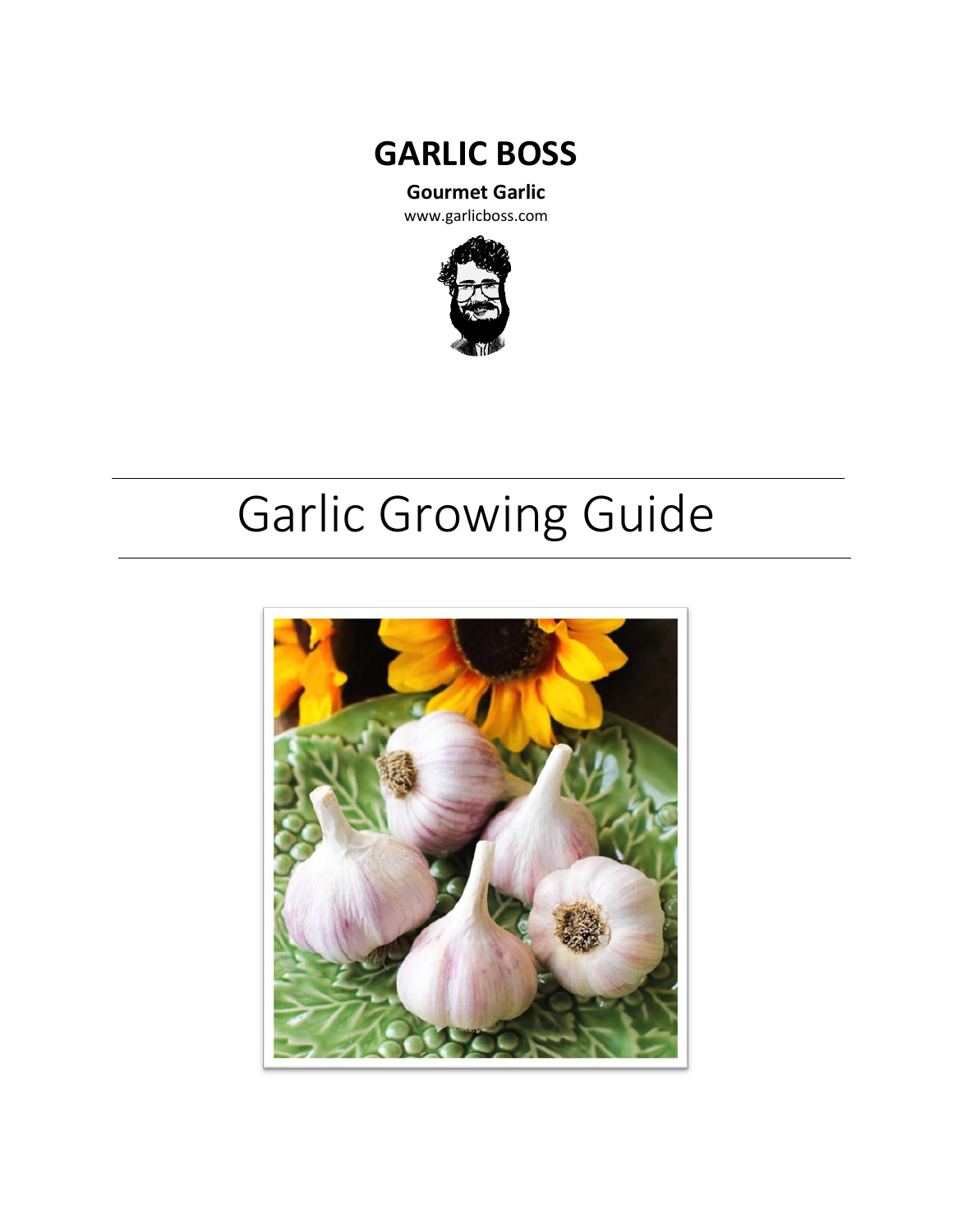Maybe you've made your way here to Garlic Boss for the first time, and you're wondering just what the best way for you might be to enjoy the savory gourmet garlic varieties we have to offer. Maybe you're a garlic-growing veteran who is just looking for a few tips and tricks for garlic planting. Whatever background you might have, we hope this guide is helpful for everyone who wants to grow their own garlic and enjoy all the benefits this wonderful vegetable has to offer. Read on, my friends, and explore the fun of growing our favorite garden plant.

#### How Garlic Grows

Garlic is a fascinating plant that grows well in most climates of the United States. Some southern states will have a harder time growing cold-hardy varieties like Porcelain, Rocambole or Purple Stripe, and the results will certainly vary as to how the bulbs will acclimate when planted in those climates. Generally, it is advised for extreme southern growers to stick with the Creole garlic type which has been proven to do well in those areas.

Garlic thrives in very loose, well drained soils such as loam or sandy loam. Dig deep beds with a hoe or tiller to ensure the roots have ample space to prosper. It's best to ensure your crop is free of weeds as garlic has a very difficult time competing with weed roots. Proper fertilization is also critical to the plant's success. See the section Preparing to Grow Your Garlic for more information.

So let's start with the seed. It isn't exactly the seed you were thinking of like a tomato or pumpkin seed. Garlic plants produce bulbs that are comprised of individual cloves. Each clove is a seed. Pretty simple, right? When planting time comes, you will crack those beautiful, cured bulbs into a handful of cloves that will be used to plant into the ground. You got this!

## How Much Garlic?

How much garlic should you grow? It's a fundamental question, but one that sometimes isn't all that easy or clear to answer. Because you will generally produce 4-7 times (sometimes higher) the yield of the weight you are planting, some basic planning has to be done in order to ensure you have the correct space and time to grow garlic. Also, garlic seed can be a big expense, so you'll want to factor that in when planning your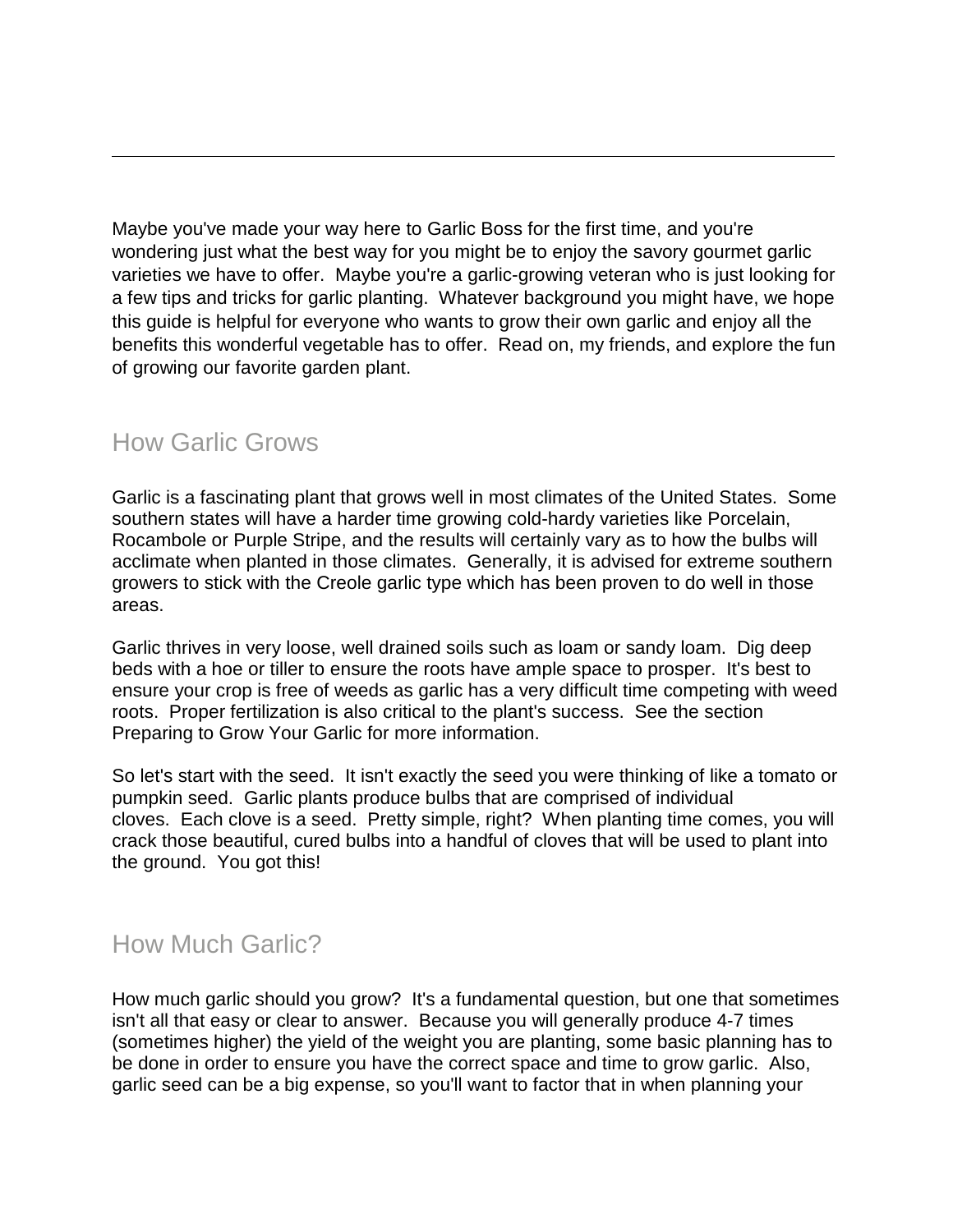garden size. For example, the table below will give you an approximate number of plants that 1 pound of garlic seed will produce by each type.

- **Porcelain** 25-30 plants
- **Rocambole** 40-50 plants
- **Purple Stripe** 50-60 plants
- **Marbled Purple Stripe** 35-45 plants
- **Turban** 45-50 plants
- **Asiatic** 50-60 plants

Garlic Boss sells seed garlic in quarter sizes, so you have options as to how much you want to plant, but let's start with a nice round number in explaining things. Say you want to grow a pound of Music. Since Music has 4-6 cloves per bulb and averages around 25-30 plants per pound, we'll take the highest yield example. Take 30 x 6 to get the approximate number of cloves = 180. If you use  $6" \times 6"$  spacing on center, you would take 6 x 6 to get 36 square inches. This is how much space a single plant requires. Take 36 times the number of cloves which is 180 to get 6,480 square inches required. Now convert it to to square feet by taking that times 0.00694444. This gives you 45 square feet of space needed to plant that one pound of Music garlic. That's of course an approximation but generally will get you to the correct amount of space required. You could also do the calculation based on the amount of space you have.

Here's that example. I know, these may seem a little daunting, but follow along and we can get through this will minimal pain and head thrashing. You want to plant Music garlic, you have 250 square feet of space and need to know how many seeds. Here's the process:

- Take 250 square feet x 144 to give you square inches  $=$  36,000 square inches
- Take 36,000 square inches / 36 square inches  $= 1,000$  cloves (approximately 5.5 lbs.)

You've conquered the space calculation, now go celebrate with a glass of wine and read on.

# Preparing the Soil

Let's talk about soil prep! It's a critical step, and while there are many ways to grow a garlic crop, we've found that using raised beds similar to how you might use raised boxes for your garden is the best method. Creating raised beds is a similar concept, but a little different than making boxes in that you won't need boards at all to construct a box. The soil should just be worked more into mounds approximately 6" high and 30" wide which will give you a very fluffy bed of deeply-worked soil to approximately 1' deep. This is the optimal method to get the biggest yields from your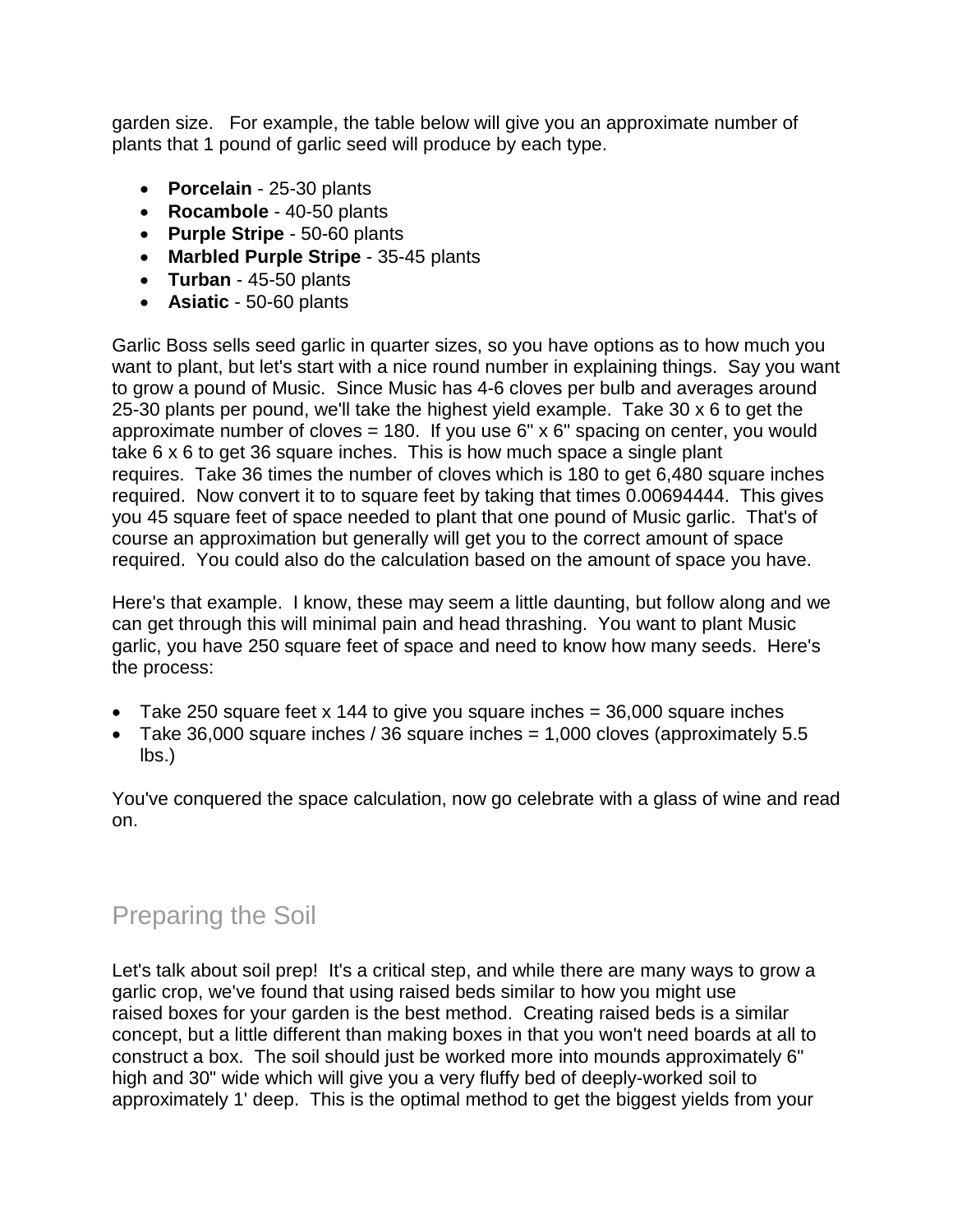garlic plants, but it's also the most difficult to achieve. Its takes a little more time and effort, but you'll be glad when you harvest those big bulbs!

Some farmers will work the soil several times to get the soil as loose as possible before planting their seed. It's generally up to you and your desire, time, and amount of garlic. The garlic will still grow, but this gives it a greater chance of being optimal. Who doesn't what optimal?

Now let's talk chemistry! Soil fertility is critical to the optimal growth of a garlic plant and to establish healthy roots in the fall and thrive in the spring after vernalization. Fertilization should be done when you make your beds in the fall and in the early spring to foster good growth. Don't apply later in the spring as that can enhance leaf growth instead of bulb growth leaving you with smaller garlic. What to use? Go natural! Use dried manure or compost as the first solution and mix in the soil when preparing the beds. A 1-2-3 nitrogen (N), phosphoric acid (P), potash (K) mix is good if you're not going the natural way.

# When to Plant Garlic

It's best to plant your garlic in the fall which allows the plant to grow established roots before it gets cold and the ground freezes. In northern Indiana that is generally around mid to late October. A good rule of thumb is to plant two weeks prior to the first frost. If you're an over achiever, you can purchase a soil thermometer and plant when the ground reaches 50 degrees F at 4 inches down; that's the perfect time to get those seeds in the ground. The plant must go through vernalization where it becomes dormant for a period. This process helps set up the plant to thrive in the spring. If it doesn't do this, the bulbs can be drastically smaller and, in some cases, may not even form into separate cloves. In areas where the winters are either extremely warm or cold, garlic can be planted in the spring. The seed must still go through the vernalization process, so it's recommended in those areas to store at 40-50 degrees F for about 2-4 weeks prior to planting. This will allow the seed to vernalize and give it the best chance at reaching optimal size.

## Planting

So, you've managed to fluff up a nice raised bed; now it's time for dropping those beautiful cloves into the ground. But wait, it's not as easy as just throwing them into a furrow and covering them up. You've got to know which end is up! There is a basal end which is where the roots grow out, and a pointed end where the leaves and stem grow out. You'll want to plant the clove with the basal end facing down into the ground and the pointed end up to the sky. Once you have a hole or furrow dug down to about 3 inches, push the clove's basal end slightly down into the soil so it sticks straight up. This gives your plant the best chance of success. If you don't, it takes more energy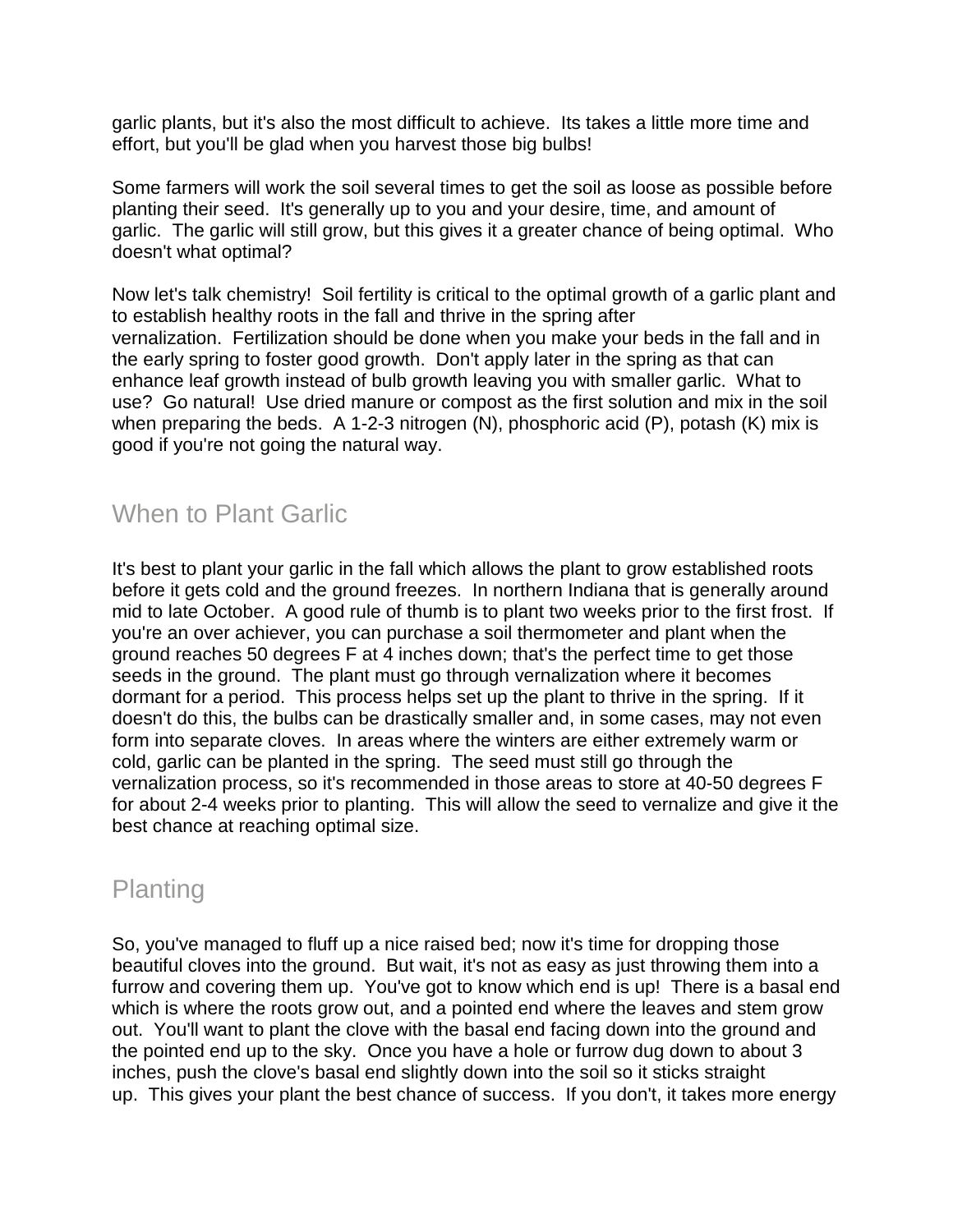for the stem to wrap around the bulb and grow out of the ground which generally means smaller bulbs at harvest. So, get the right end up!

Some people use hoes or shovels to dig the holes or furrows. Whatever works best for you is great. As we mentioned in the How Much Garlic section, typical spacing is 6 inches apart at a depth of 2 to 4 inches. In regions that have hard winters, it's best to plant approximately 3" to 4" down to prevent frost damage. Spacing from row to row is completely optional and will likely depend on how much garlic you grow. If you are growing more than a few pounds, it makes sense for row distance to be around 18 inches which allows you to get a tiller or other mechanized weed control in between rows. Weed control is critical because garlic is a very bad competitor of weed roots. Weeds win usually. If you're planting a smaller amount, you can use an intensive method of planting using spacing of 6" x 6" x 6". That saves a lot of space (see How Much Garlic section). Either way, you still must pull the weeds. I hate weeds.

## Plant Maintenance

There are many things that you'll want to consider once you've planted your garlic in the fall.

- 1. Weeding It is absolutely critical to keep weeds out of your garlic plot because the roots of the garlic plant cannot compete with weed roots. It is estimated that bulbs can be10-20% smaller if weeds are left to rule your garlic garden. Take some time to get those weeds out! There are a number of methods to use including:
	- o Good old-fashioned hand pulling
	- o Tilling Be careful to not damage bulbs if row spacing is less than 12 inches.
	- o Flame removal There are a number of good products on the market for flaming the weeds out, and your back will thank me!
- 2. Watering Garlic needs water especially in the early spring to July when the plants undergo most of their growth. As the plants mature toward mid-summer (late June) it's good to diminish the amount of water as over-watering can lead to mold or fungus issues. It is good to stop water about 2 weeks prior to harvest.
- 3. Scape Removal Hardneck garlic varieties produce scapes (rarely do softnecks). In early to mid-June, the garlic plants will begin to grow out the scape. The scape grows out of the flat base of the garlic bulb and flowers producing seeds. The scape is shot up by the garlic plant and initially grows erect (sometimes bends or coils during the growth). This is the time when the scape is most tender and best for cooking. Scapes have a mild garlic flavor with a texture resembling asparagus. To allow the garlic plant to focus all of its energy on growing a big bulb, it is recommended to cut the scapes. To cut your scape, wait until the center stalk completely forms and grows above the rest of the plant. As it grows up it will begin to curl or spiral upward. At that point, cut the stalk as far down as you can without cutting any leaves off. Scapes keep well for several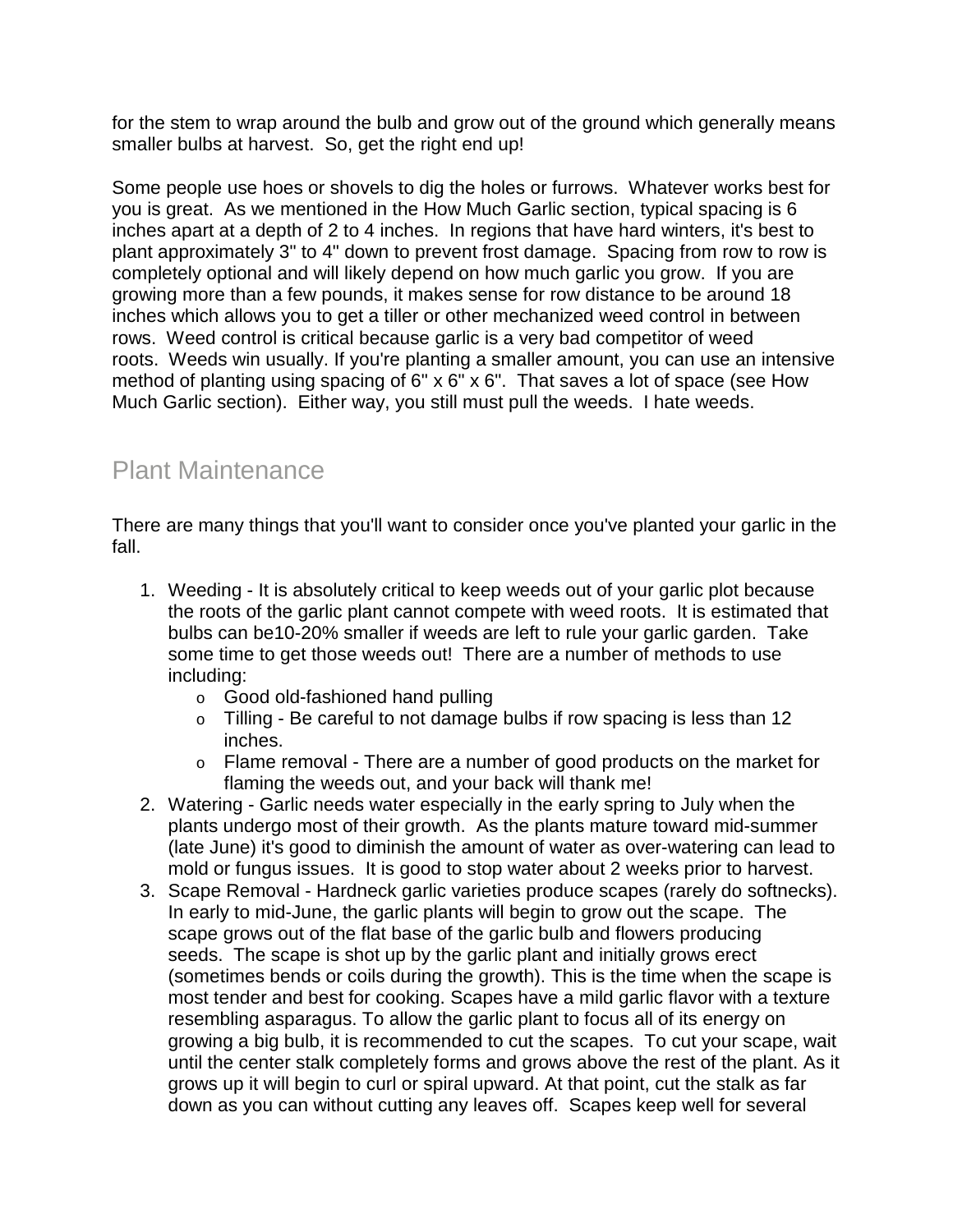weeks in the refrigerator. See our recipe section for a great pesto that can be made from the scapes!

If you spend just a little time with your garlic to do these important maintenance items, you'll be giving your plants the best chance to be optimal.

#### **Harvesting**

Many people ask us about the right time to harvest. The reality is that it's difficult to pick the perfect time to harvest those bulbs. One thing is very certain; try to harvest on a nice dry day. A great rule of thumb is to look to the leaves as a good indicator of readiness. Generally, when several of the leaves have turned yellowish-green with the tips turning brown a bit, is a great time to harvest. Some say you can use the 60/40 rule to harvest when 60% of the leaves are green and 40% are brown. You can always dig up a bulb or two to inspect their readiness prior to harvesting your entire crop. Pitchforks or shovels work well to harvest but be careful not to bruise those bulbs! You don't even have to clean off the bulbs until they've been hung up and cured for several weeks. Some people like to wash off their bulbs, but our experience has been this practice generally leads to bulb wrappers that are wrinkled and look less attractive. Also, this can increase any fungal activity which you certainly don't want to happen.

Once you have the bulbs out of the ground, put them in a shady area to dry out a bit. Don't leave them laying in the sun as the outer layers can burn in a very short period. Leave the stem and leaves attached to the bulb for curing.

Asiatic and Turban types generally harvest earlier in the season, so be vigilant with those plants. Don't wait for the leaves to fall over because it's too late at that point and can result in poor looking and storing bulbs.

## **Curing**

Garlic must be cured for 2-4 weeks after harvesting. Curing them well will greatly increase their storage life. A great practice is to tie your plants together near the top of the leaves after harvest and hang them in bunches of 5-10 plants in a very wellventilated, shady place. We've found the best curing temperature is around 70 degrees F to let the bulb dry in a more gradual fashion. For many folks that is pretty hard to achieve with the Midwestern summer sun glaring down in late July or August. Do what you can to keep them dry and shaded as that's most important. If you have a cool, wellventilated basement, that's another good option for curing.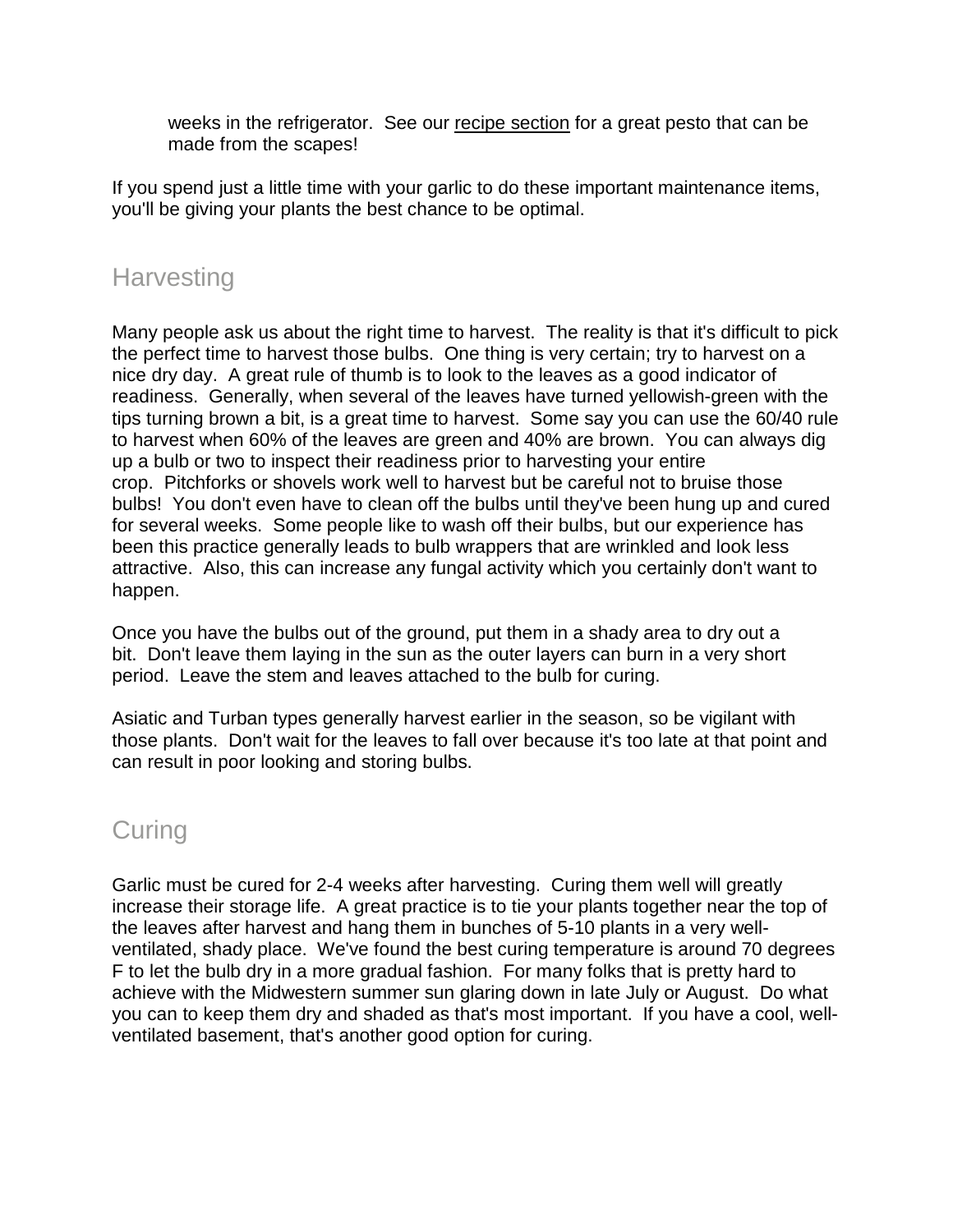You'll know the bulbs are cured well when the stems are nice and dry (brown); no wetness should be in the stems when you cut them. Once they're cured, cut the stems and leaves leaving about 1 to 2 inches of stem on the bulb.

If hanging your plants won't work or you don't have the space, you can just lay them flat on a table to dry in a very well-ventilated, shady place.

## Storage

If you want that garlic to last, you'll have to take a number of things into consideration including how well it was grown and cured, the variety, temperature and humidity. If the plants didn't have good fertilization or water, it won't make the plants any better if you store them well. It is well-documented that certain garlic types store longer than others; Silverskins (softneck varieties) store the longest, then porcelains and purple stripes, next Turbans and Asiatic and Rocamboles coming in last. Some years there are exceptions, but that is generally what goes down.

What are optimal storage conditions? That's up for debate, but we've found that if you adhere to the following points, your garlic will reach its optimal storage life:

- Keep temperature around 60 degrees F
- Keep humidity around 50%
- Keep the bulbs well-ventilated

If the temperature gets below 55 degrees F for more than a few weeks, the plants tend to sprout prematurely and if the temperature goes above 70 degrees F, they start to dry out. If humidity is too high for extended periods of time, fungus can start to grow. If the humidity is too low for extended periods of time, the bulbs begin to dry out. Yeah, it's tough for the common man to achieve, but try to be somewhere in those ranges and the bulbs will store well. For the general population, storing in an air-conditioned house will probably be fine. If you have a basement that doesn't go below 55 F, you should be in good shape too.

Now go enjoy a martini with some garlic-stuffed olives. You've earned it!

#### Diseases and Pests

Another pretty important aspect of growing a great garlic crop is to be aware of diseases which can adversely affect your plants. It is generally a consensus among growers that the best way to prevent most diseases and pests is to buy good, healthy seed stock